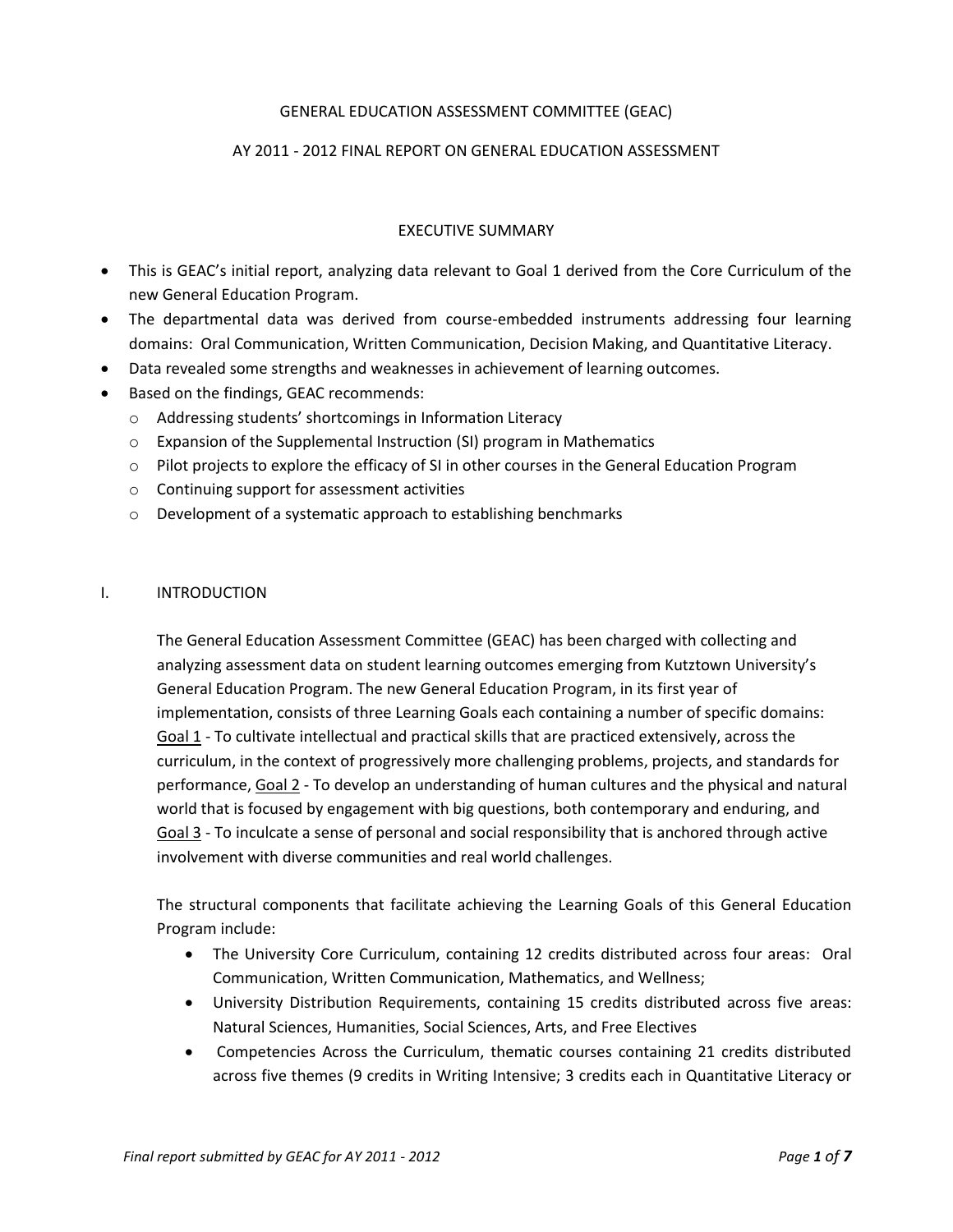Computer Intensive; Visual Literacy or Communication Intensive; Cultural Diversity; and Critical Thinking.

Because the program consists of three goals, GEAC decided to work on a three-year assessment cycle. In this first year, GEAC will evaluate learning outcome data relevant to Goal 1; in the second year, learning outcome data relevant to Goal 2 will be evaluated; and in the third year, learning data relevant to Goal 3 will be evaluated. This report covers the first year of the first assessment cycle, and thus will address the assessment of student learning outcomes relevant to Goal 1 emerging from the University Core Curriculum.

Each year GEAC is charged with submitting data-informed recommendations to the Division of Academic and Student Affairs and the Strategic Planning and Resources Committee. At the conclusion of each three-year cycle, GEAC will submit an additional report to the General Education Committee and the University Curriculum Committee. The purpose of each annual report is to make recommendations on the allocation of resources to improve the student learning outcomes of the General Education Program. The triennial report will also make recommendations on any potential structural changes required to improve the quality and effectiveness of the General Education Program.

# II. METHODS

The General Education Assessment procedure approved for use at Kutztown University mandates that GEAC analyze data collected and aggregated by departments within which General Education courses are taught. To facilitate this effort, GEAC provided departments with standardized reporting templates that were adapted from the VALUE rubrics developed by the Association of American Colleges & Universities (AAC&U). These templates ask departments to report raw numbers of students demonstrating suggested behavioral achievement and/or quality of work on a descending level of performance, with "4" being the highest and "1" the lowest level of performance, with a "0" category for those failing to achieve the minimum expected level of performance. (The reports submitted by the individual departments are attached to this Final Report.)

For the Oral Communication domain of the Core Curriculum, students' performance in an oral presentation was assessed using a departmentally-developed assessment rubric. The aggregated data from multiple sections of the basic Oral Communication course were reported using the template designed by GEAC for the assessment of Domain 1.4b Oral Communication.

For the Written Communication domain of the Core Curriculum, every student enrolled in the basic college composition course was required to submit a written assignment for assessment. A subset of these, with examples from each section of the course, was randomly selected and scrubbed of any identifying information. The departmental committee assessed the assignments using their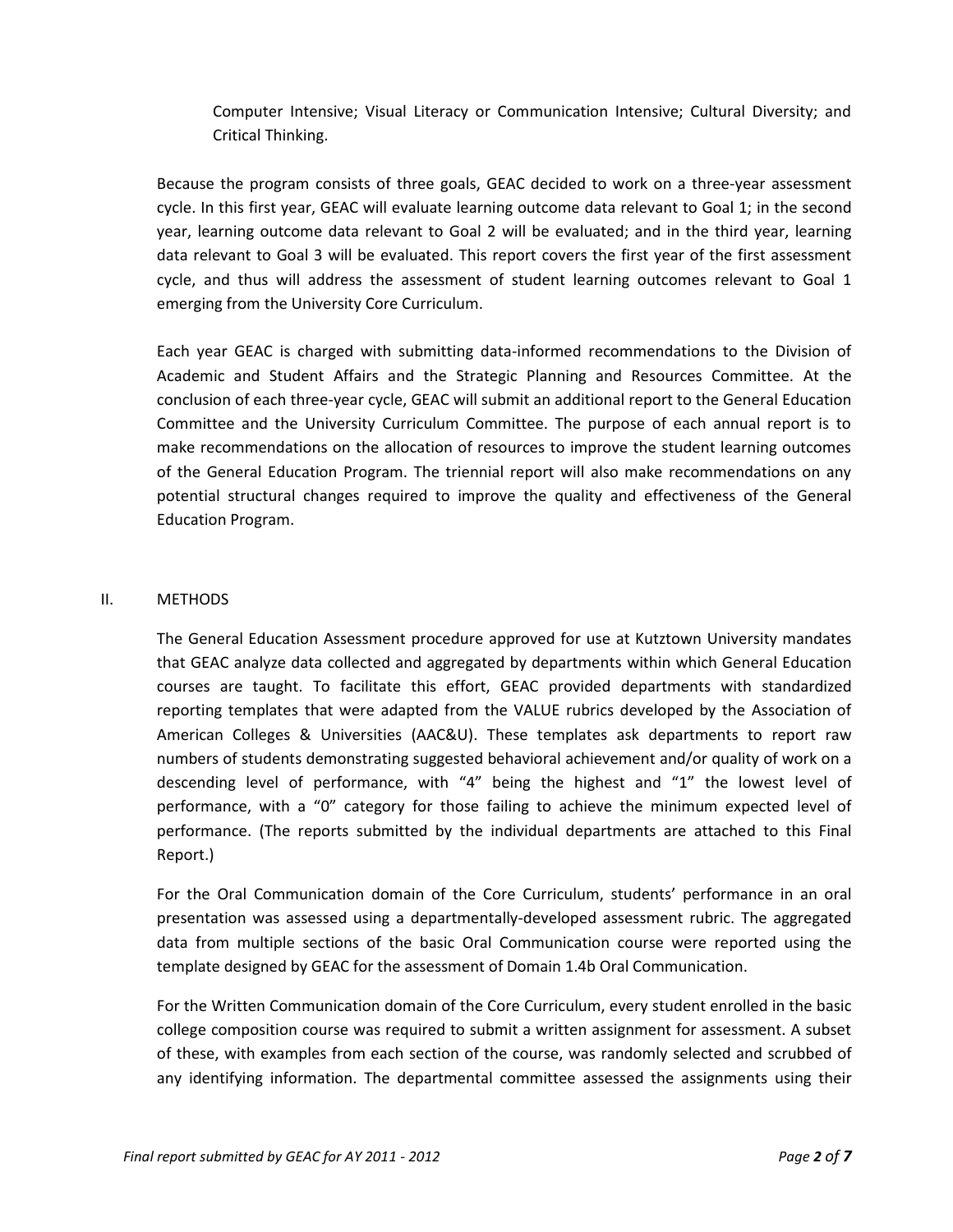own rubric and reported the results using the template designed by GEAC for the assessment of Domain 1.4a Written Communication.

For the Mathematics domain of the Core Curriculum, multiple sections of first-year mathematics courses completed an assessment instrument embedded in either a classwork assignment or the final examination. The assessment consisted of a set of problems used to determine levels of proficiency in problem solving and quantitative literacy. These instruments were isolated, and a random subset was analyzed by the department's assessment committee. The results were submitted to GEAC on standard reporting templates for Domain 1.2 Decision Making and Domain 1.5 Quantitative Literacy.

For the Wellness domain of the Core Curriculum, multiple sections of the Wellness course collected data obtained from student responses to a set of ten (10) questions designed to determine the students understanding of the essential components of behavior change models that promote personal health and wellness. The ten item tool was used for both determining the student's preexisting knowledge (pre-instructional) related to behavior change and as a post instructional assessment (determined during the course after the relevant instructional period) and post course assessment (at the conclusion of the course). Additional data collected in a subset of the course sections derived from an analysis of a behavioral change journal maintained by students was also submitted. The results were submitted to GEAC on standard reporting templates for Domain 1.8 Wellness.

Having collected the assessment data from these components of the University Core Curriculum, GEAC analyzed the data, considered recommendations proposed by the assessing departments, and drafted this report to be submitted to the Division of Academic and Student Affairs and the Strategic Planning and Resources Committee.

| Core Requirement           | Percent            | Percent            | Percent            | Percent     | Percent            |
|----------------------------|--------------------|--------------------|--------------------|-------------|--------------------|
|                            | <b>Reported at</b> | <b>Reported at</b> | <b>Reported at</b> | Reported at | <b>Reported at</b> |
|                            | Level 4            | Level 3            | Level 2            | Level 1     | Level 0            |
| ORAL COMMUNICATION         | 18.2%              | 30.5%              | 25.6%              | 16.7%       | 9.0%               |
| <b>WRITTEN</b>             | 5.4%               | 34.8%              | 42.9%              | 8.2%        | 8.7%               |
| <b>COMMUNICATION</b>       |                    |                    |                    |             |                    |
| <b>MATHEMATICS</b>         | 26.7%              | 9.9%               | 35.6%              | 20.8%       | 6.9%               |
| (Decision Making)          |                    |                    |                    |             |                    |
| <b>MATHEMATICS</b>         | 55.2%              | 32.2%              | 8.0%               | 4.6%        | 0%                 |
| (Quantitative Literacy)    |                    |                    |                    |             |                    |
| <b>WELLNESS</b>            | 14.1%              | 26.7%              | 24.4%              | 34.8%       |                    |
|                            |                    |                    |                    |             | n/a                |
| (Beh. Change Journal data) | (65.5%)            | (8.5%)             | (22.7%)            | (2.3%)      |                    |

# III. SUMMARY OF ASSESSMENT REPORTS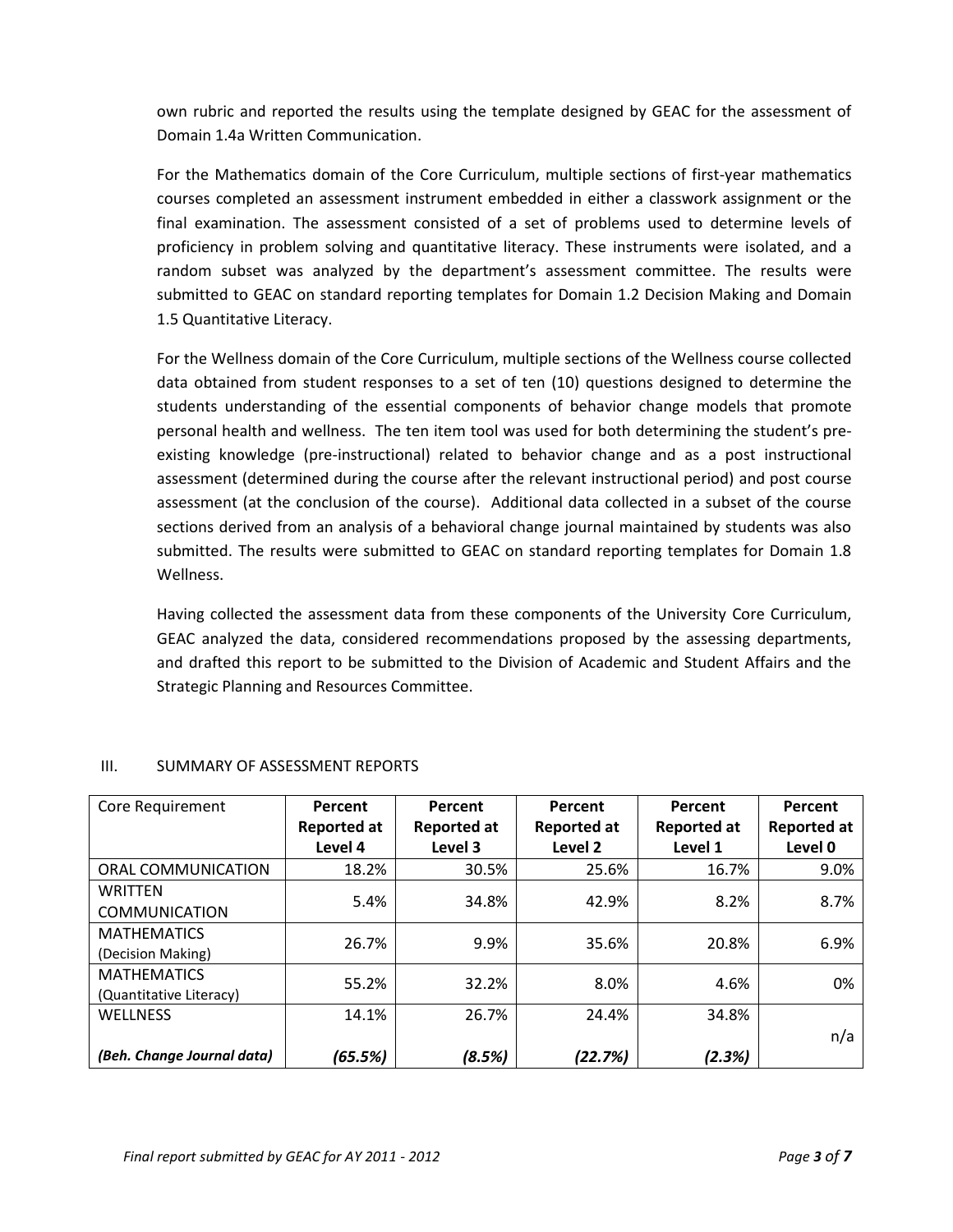### IV. ANALYSIS AND INTERPRETATION

As this report was generated using data from the initial assessment cycle for Kutztown University's new General Education Program, it is impossible to identify longitudinal trends. Rather these data should be seen as a starting point from which future trends can be derived.

Nevertheless, the data presented to GEAC (obtained from a total of 1,948 data points representing student academic performance), and the analyses compiled by the individual departments, reveal strengths as well as areas in which student performance may need to improve.

The data and analyses presented in the areas of Oral Communication and Written Communication indicate that in entry-level General Education courses, student learning outcomes fall below benchmarks set by the respective departments. For example, in both departments, the data indicated that student scores on the appropriate use of research sources and other supporting material fell below benchmark expectations.

In the core area of Mathematics, data from two different courses were used to assess the two domains previously listed. Because the core mathematics requirement is flexible, allowing students to take any course at level 017 or above, the profile of the students in the two courses assessed here may have been different on multiple dimensions including their entry level abilities, majors, SAT scores, COMPASS scores, appreciation of mathematics etc. The sections assessed for Decision Making came from MAT 103 (Fundamentals of Mathematics), a course required for Elementary Education and other majors in the College of Education, while those assessed for Quantitative Literacy came from MAT 181 (Calculus I), primarily taken by Science and Mathematics majors.

In one domain (Decision Making), only 35% of students tested were able to adequately complete the assessment problems. According to the department, possible explanations for this deficit in decision making include a lack of emphasis on Decision Making in the course, artifacts of the research method potentially resulting in lack of motivation to complete the problems well, and deficiencies in instructional resources dedicated to this course.

In the other domain (Quantitative Literacy), student performance was strong, with 87% able to solve the assessment problem set. The Mathematics Department presented some limited longitudinal data for MAT 181 that suggest their use of Supplemental Instruction (SI) may have improved student learning outcomes. The SI program in Mathematics hires high-achieving undergraduate students to provide tutoring services directly related to the curriculum in MAT 181. Although the department would like to expand this program, their limited budget does not allow them to allocate additional resources for this initiative. It is the opinion of GEAC that the SI program shows potential for improving student learning outcomes in mathematics, in a very cost-effective way.

The student data obtained that examined the Wellness domain indicated (with a score of 5.53) that prior to instruction, no students achieved above level 1 which the instructors for the HPD 101, Introduction to Health and Wellness course deemed "Unacceptable." Following the instructional period in which students were introduced to successful processes of behavior change that promote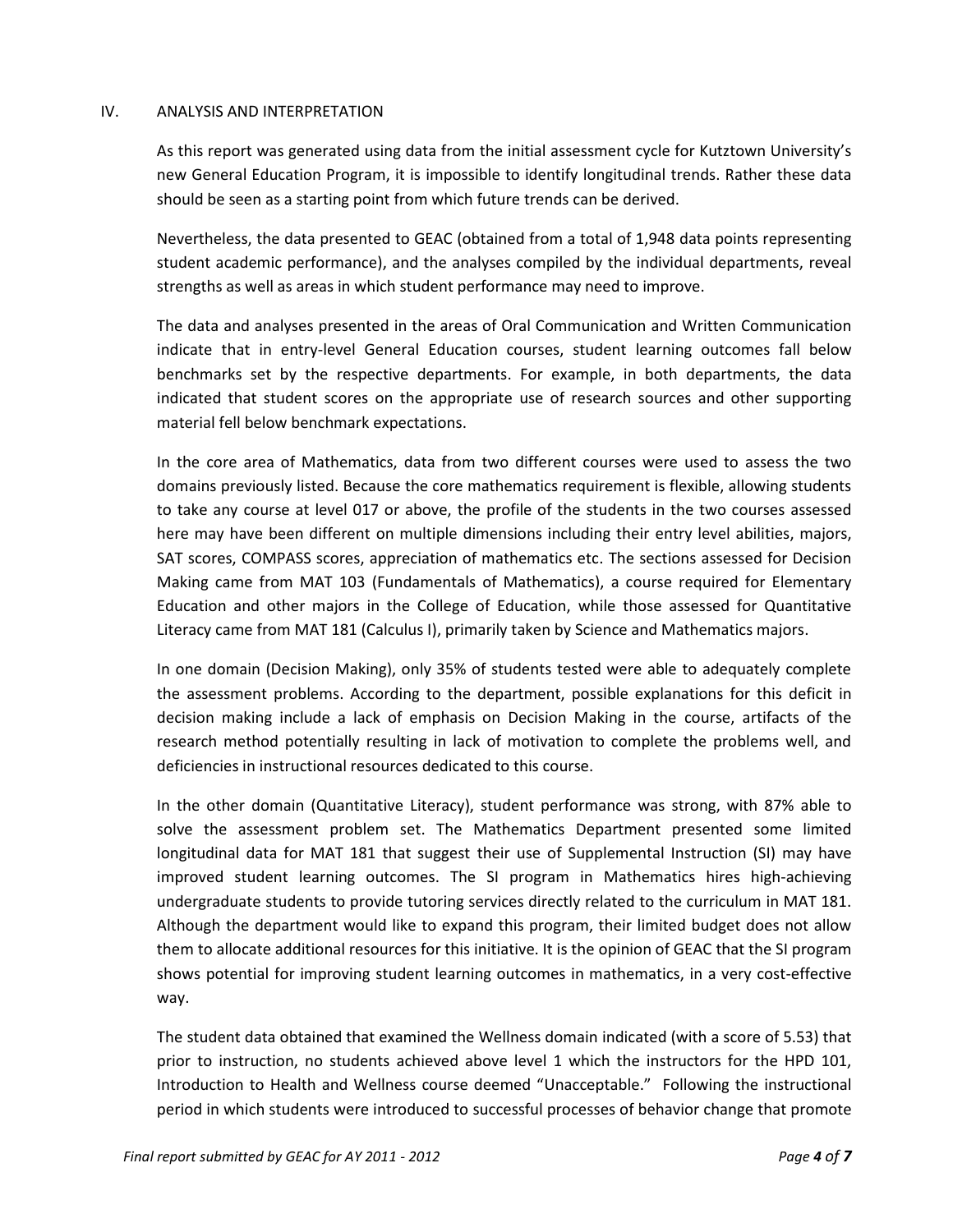personal health and wellness including the theory of the "Health Belief Model" and the "Transtheoretical Model of Behavior Change" student scores averaged 6.73 which was approaching level 2 indicating a developing skill. At the conclusion of the course a post-course assessment was conducted to determine the level of cognitive residue retained by students. The post course assessment scores averaged 7.0. It was also noted that among the eight sections reporting data, three sections that had improved from the pre-instructional level either remained the same in the post-course assessment or decreased whereas the other five sections showed improvement in scores from the post-instructional levels to the post-course levels. This would indicate that in these five sections of the course students retained their knowledge related to behavior change. These data raised a question as to why cognitive residue was not in evidence in the remaining three sections. Further examination of the data revealed that the most experienced instructors, who taught the five sections with improved post course scores, continued to reinforce the elements of behavior change beyond the point of instruction in the course. The instructors of this course also concluded that further examination of the texts used in class and instructional materials and assignments was needed in order to standardize, as much as possible, the information and instruction that students receive. Another interesting result was observed because one section of the course supplemented this instruction with a six week behavior change journal project that highlighted and put into practice the components of successful behavior change program and observed a significant improvement in student understanding of the behavior change process. If this result is replicated it might indicate an important means of advancing student learning. It would, however, most likely require a reduction in class size in order to implement such a labor intensive (for both students and instructors) project.

GEAC has also concluded that some work needs to be done to improve the process used to assess student learning outcomes of the General Education Program. For example, two of the three departments submitting data for this assessment cycle established benchmarks for performance. However, these benchmarks were somewhat arbitrarily defined, and differ by department. GEAC thinks it appropriate to consider how benchmarks are established, and would like to see a more systematic approach to establishing benchmarks and for calibration of expectations within departments, colleges, and the university as a whole.

# V. GEAC RECOMMENDATIONS

GEAC has organized our recommendations under three headings, addressing proposed changes to the General Education Program, the allocation of resources for the continuous improvement of General Education, and actions by which we can improve the process by which General Education is assessed at Kutztown University.

- A. Structural and/or Curricular Improvements to the General Education Program
	- i. There are insufficient data at this point to recommend structural changes to the General Education Program; however evidence on the inappropriate citation of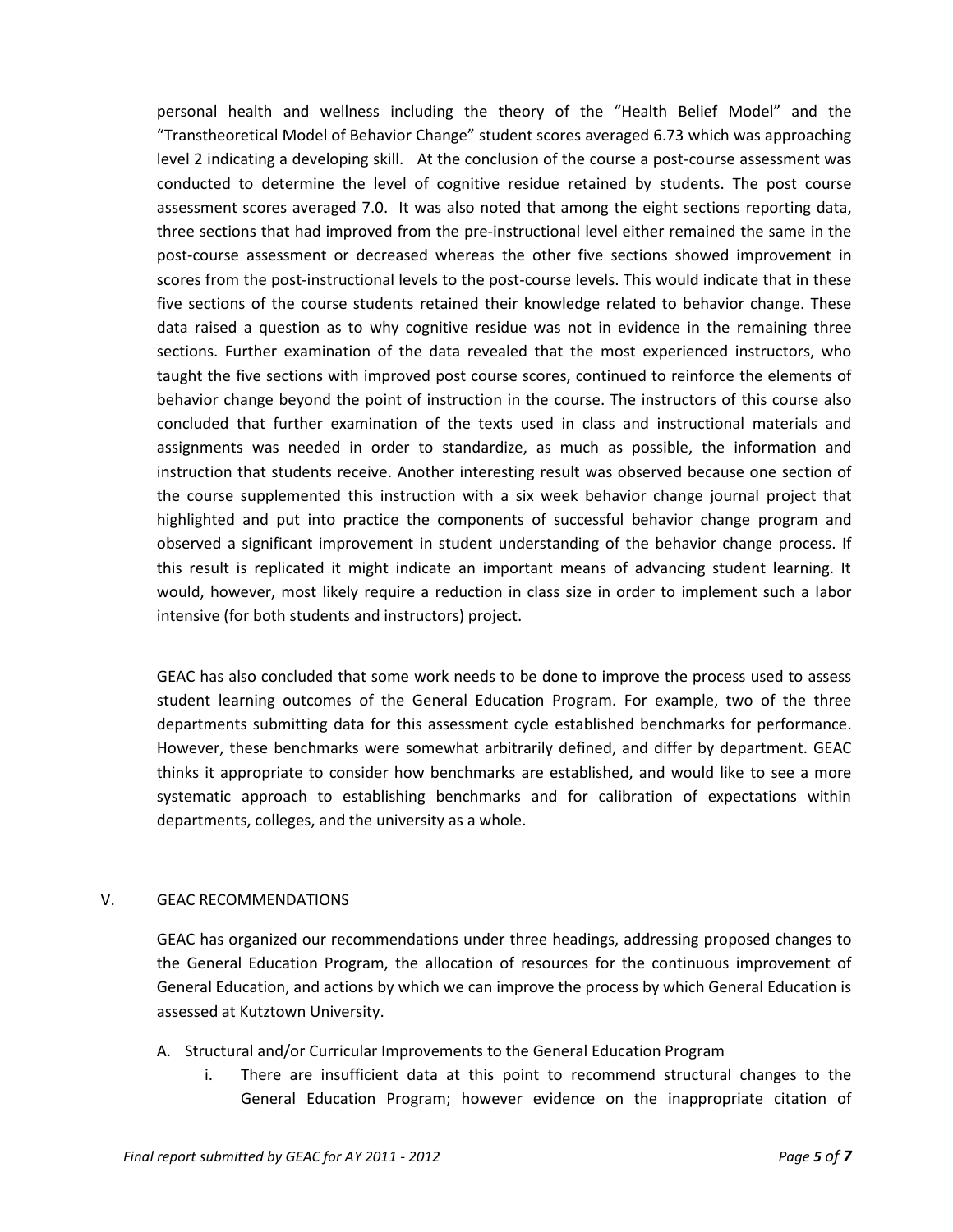references from both English and Communication Studies and Theatre may support exploring the incorporation of information literacy more directly into the General Education Program, either as a requirement for General Education courses or as a cocurricular program. We will continue to monitor this possibility in future assessment cycles.

- ii. One issue becoming evident at this time concerns the frequency and manner in which general education learning goals are introduced and reinforced. For example, there is only one course that is currently known to address the Wellness domain. It is certainly assumed that other courses address wellness, however, at this time we cannot confirm this assumption. It will be important that a curriculum map is obtained to explicitly allow for an examination of where the wellness domain of Goal 1 is introduced across the curriculum at Kutztown University. This curriculum map will, obviously, also help with the assessment of student learning outcomes for the other goals and domains in the General Education Program. The GEAC also wishes to highlight that both curricular and co-curricular experiences assist students in achieving mastery of the General Education learning goals. For this reason, we will need to initiate a campus-wide discussion to consider how to expand assessment efforts to explore the effectiveness of all means of advancing student learning as it relates to our General Education Program.
- B. Resource Allocation to Improve General Education
	- i. Expand the SI program to core mathematics courses in which students fail to meet acceptable levels of learning outcomes. Limited longitudinal data obtained in MAT 181 indicate that the SI program may be a cost-effective method for improving student learning outcomes in core mathematics courses. This finding is consistent with research in the field of higher education indicating the effectiveness of SI programs.
		- a. Therefore, GEAC recommends that additional institutional funds be allocated to support and expand the SI program in Mathematics in order to improve General Education outcomes.
	- ii. GEAC further recommends that the Division of Academic and Student Affairs explore, and/or potentially fund, pilot SI programs to determine whether similar improvements in student learning outcomes in other General Education core courses may be realized.
	- iii. It is not lost on the GEAC that the initial pilot projects, instrument development, faculty training, faculty stipends, and support for participation in the 2011 AAC&U Summer Institute for General Education and Assessment were funded through the Office of Assessment. GEAC commends the Division of Academic and Student Affairs for funding these efforts and encourages them to continue supporting these endeavors.
- C. Improvements to Assessment Process
	- i. Explore possibility of funding faculty-led workshops to train other faculty on successful assessment procedures.
	- ii. As discussed above, GEAC has also concluded that work needs to be done to improve the process used to assess student learning outcomes of the General Education